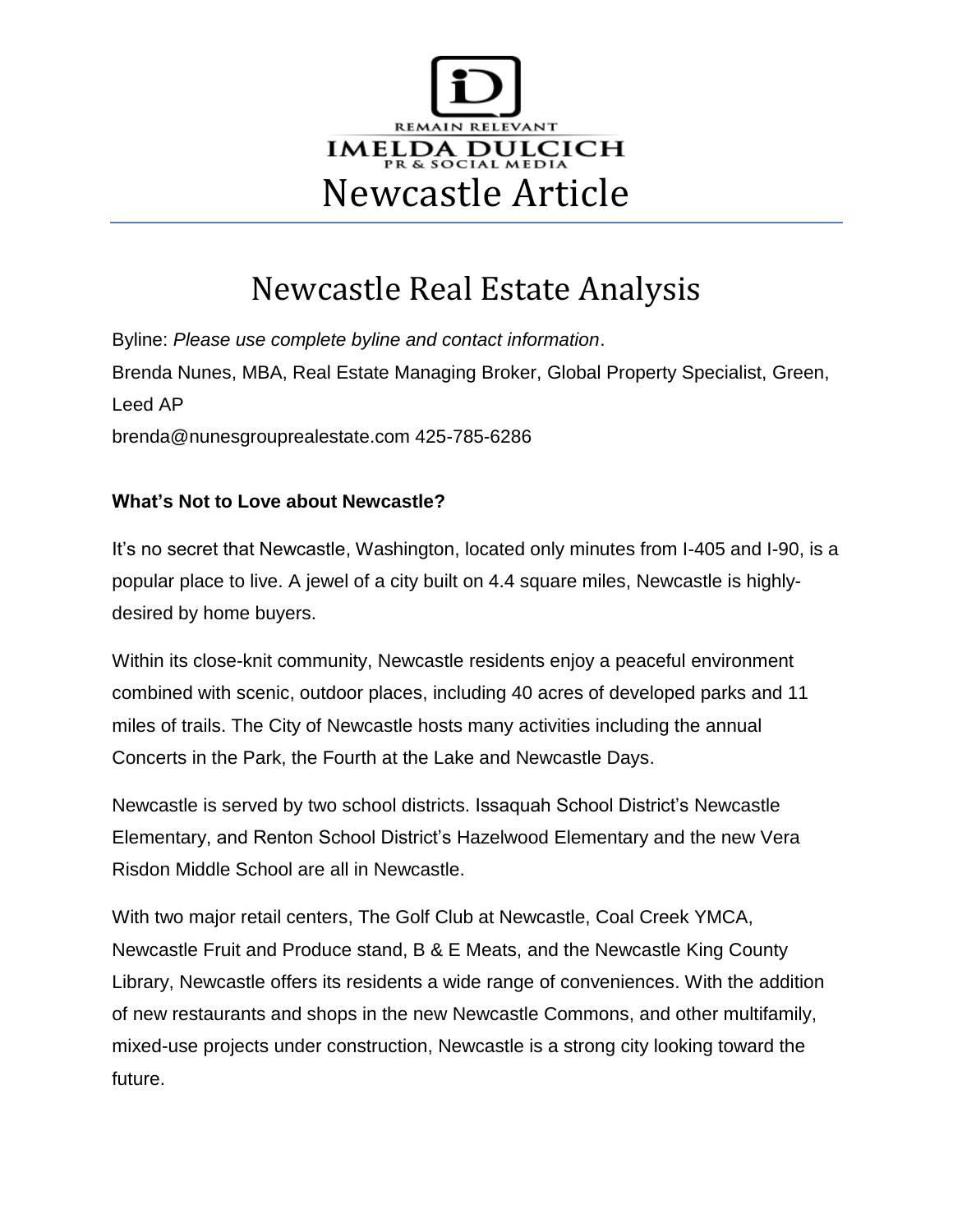

#### **What's happening in Newcastle Real Estate?**

I get a lot of questions about the wide range of properties, from smaller condos to substantially sized homes, for sale in Newcastle. Here's some data I've gathered to give you a deeper look into Newcastle residential real estate.

- In a six-month period from December 2016 through June 2017, we saw home prices range from \$475,000 to over \$2.6 million. On average homes sold for approximately 2% over asking price, although some homes sold over asking price by as much as 18%.
- Single family homes tend to be larger in size within the Issaquah School District portion of Newcastle, but the price per square foot average in Newcastle homes in both school districts is within 2 %.
- New construction price per square foot is only slightly higher than the average price per square foot of an existing home.
- New construction lot sizes averaged less than  $\frac{1}{5}$  an acre.
- Existing homes have larger lots with earlier built construction, and we see more variation in lot sizes of existing residential home.

#### **Are houses really selling like hotcakes?**

We are in a hot market, on both sides of the lake. The median price of a house in Seattle is now \$729,000, and \$875,000 on the Eastside, according to Mike Rosenberg, Seattle Times reporter covering housing and real estate. The average days on the market for all of Newcastle was 25 days but over half of the homes sold in 1 week or less and 80% sold in one month or less.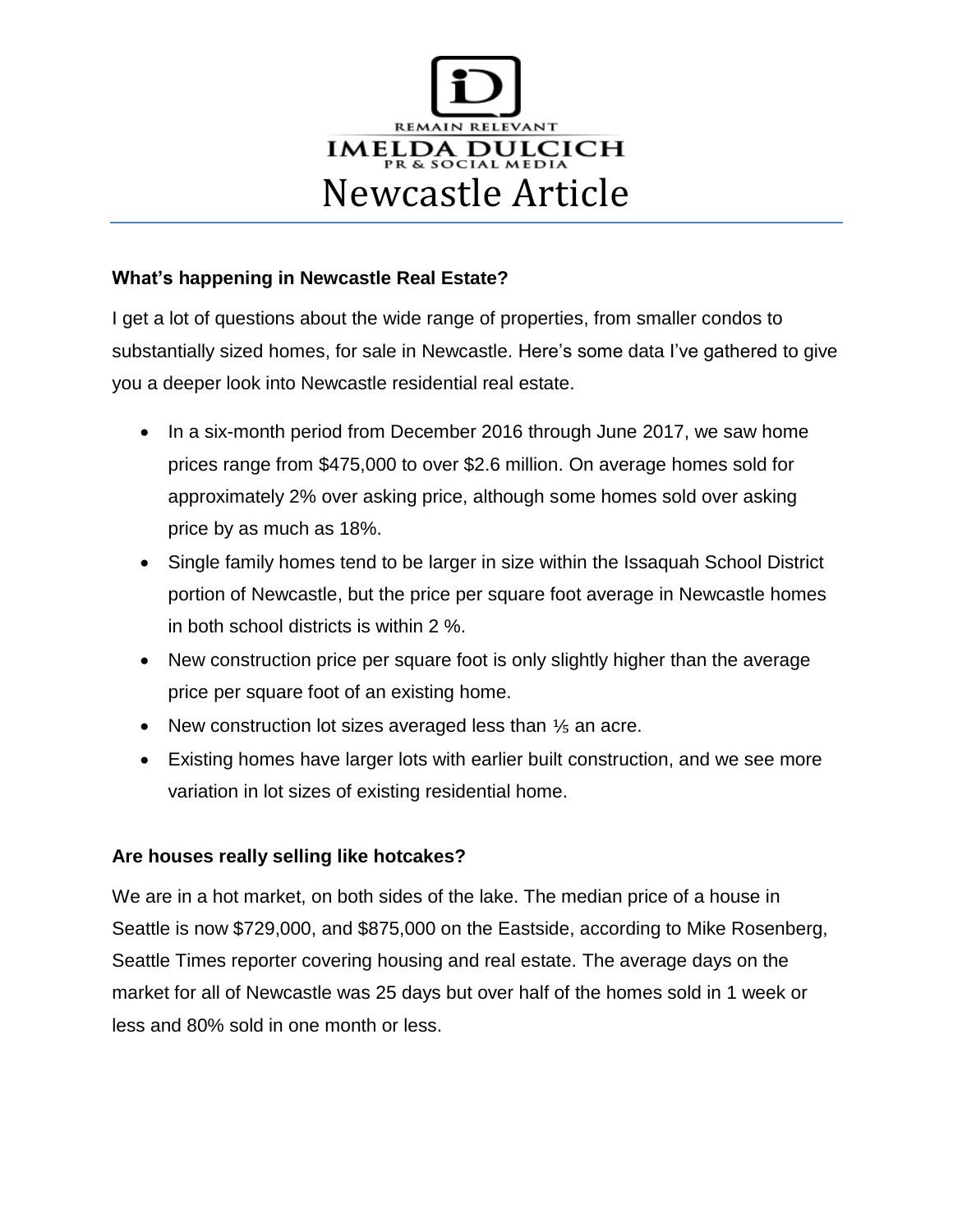

#### **Will every Newcastle listing sell quickly?**

While the housing market will determine the price; if a home is priced correctly it is possible to sell rapidly and possibly for a premium.

I always remind my clients that there are a number of things that may affect actual sales price. The condition of the home makes a difference, is it updated or out of style? What are the finish level and the quality of construction? Is there a view? What kind of lot is the home on? Which neighborhood is the home in? Is the home ready for viewing? Has it been staged? Has clutter been removed? How's the curb appeal?

#### **It is pleasure to help you.**

If you are considering putting your home on the market, I'd be honored to help you with valuation and next steps to prepare to sell. You can reach me by email [Brenda@NunesGroupRealEstate.com](mailto:Brenda@NunesGroupRealEstate.com) or look for me at a Newcastle Chamber of Commerce event; I've been a member for over 7 years.